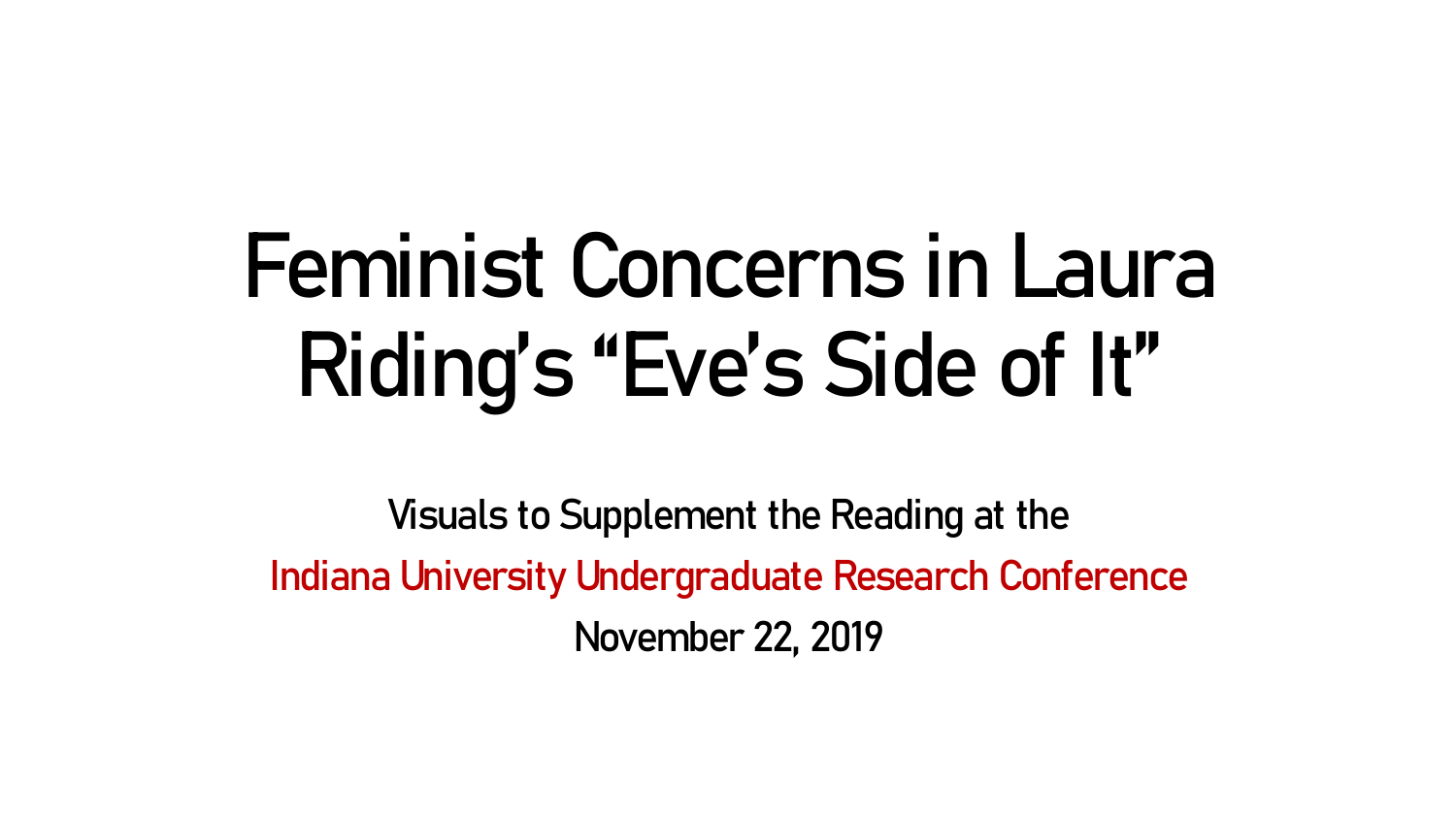

## Eve's Side of It

". . . I was someone who was being made to do certain things by someone else who was really the same person as myself— I have always called her Lilith."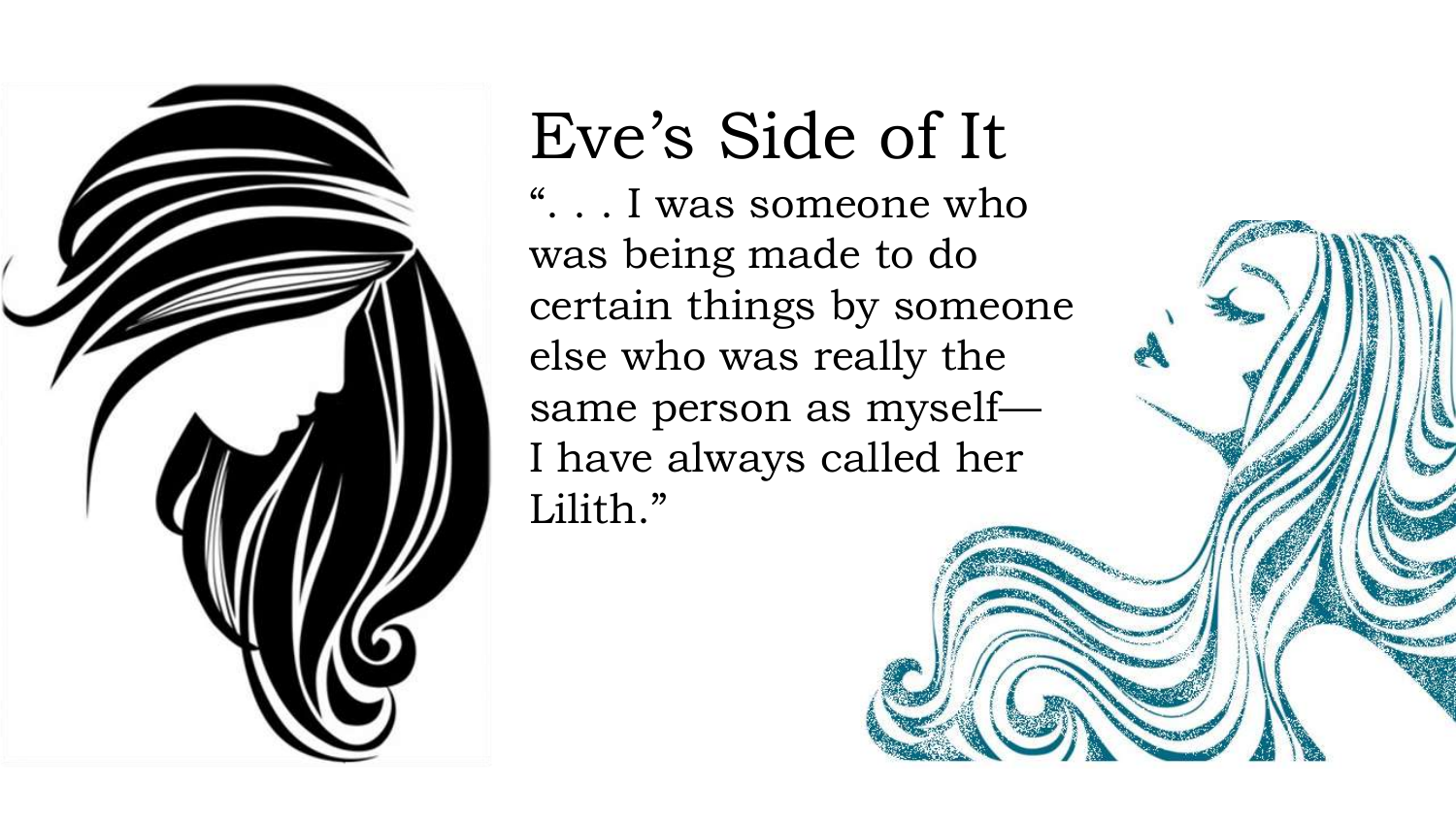"Woman must put herself into the text—as into the world and into history—by her own movement"



Hèléne Cixous, 1975

Cixous, Hèléne. "The Laugh of the Medusa." The Critical Tradition: Classic Texts and Contemporary Trends. Ed. David H. Richter. 2<sup>nd</sup> ed. Boston: Bedford, 1998. 1453-66. Print.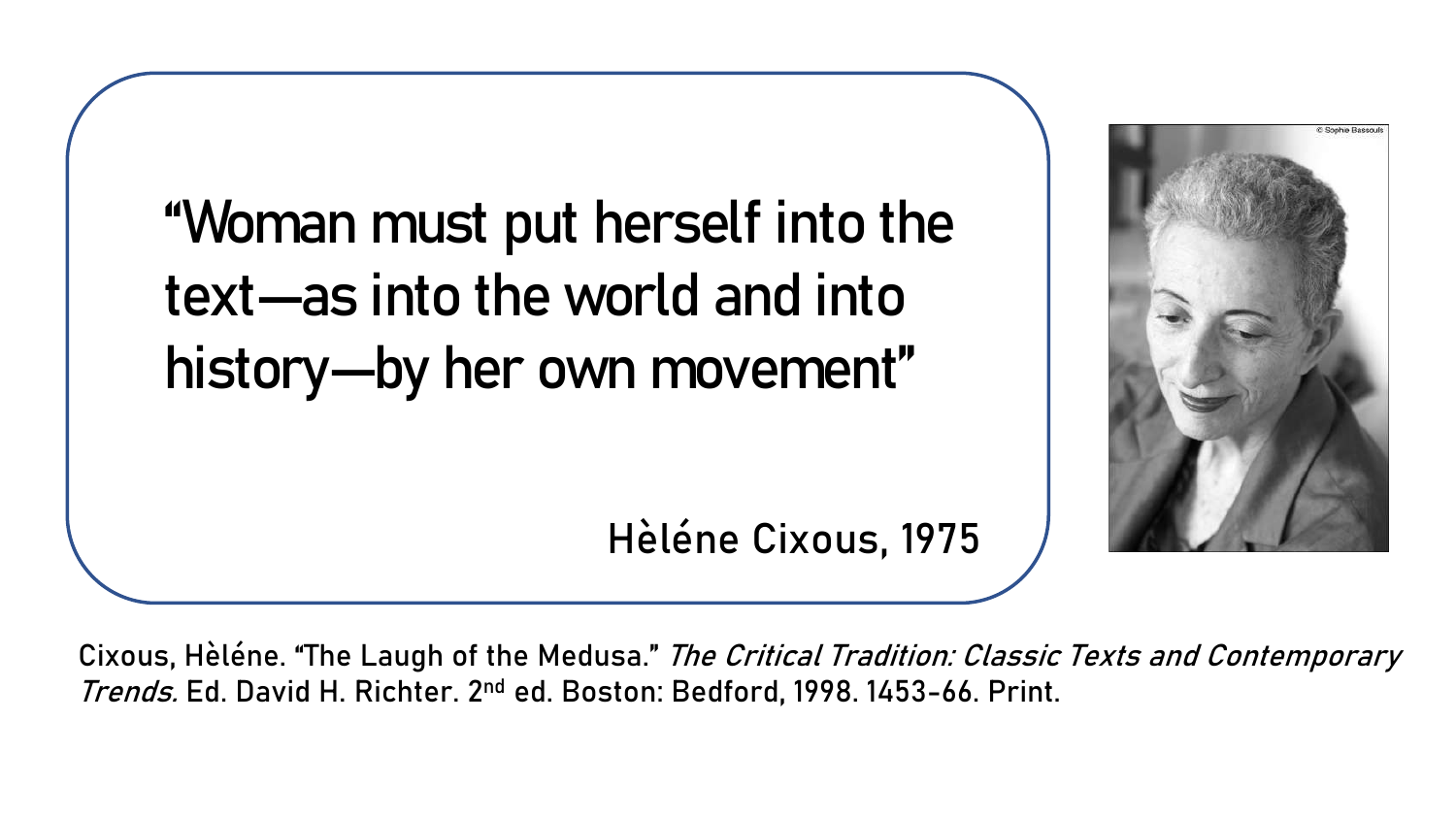Samuel Clemens wrote Eve's Diary as a "tribute to women, to love, and, implicitly, to Olivia Clemens, who had died just the year before," in 1904.

Baetzhold & McCullough, xix.



Twain, Mark. "Eve's Diary." *The Bible According to Mark Twain*. Ed. Howard Baetzhold and Joseph McCullough. 1st ed. New York: Touchstone, 1995. 20-32. Print.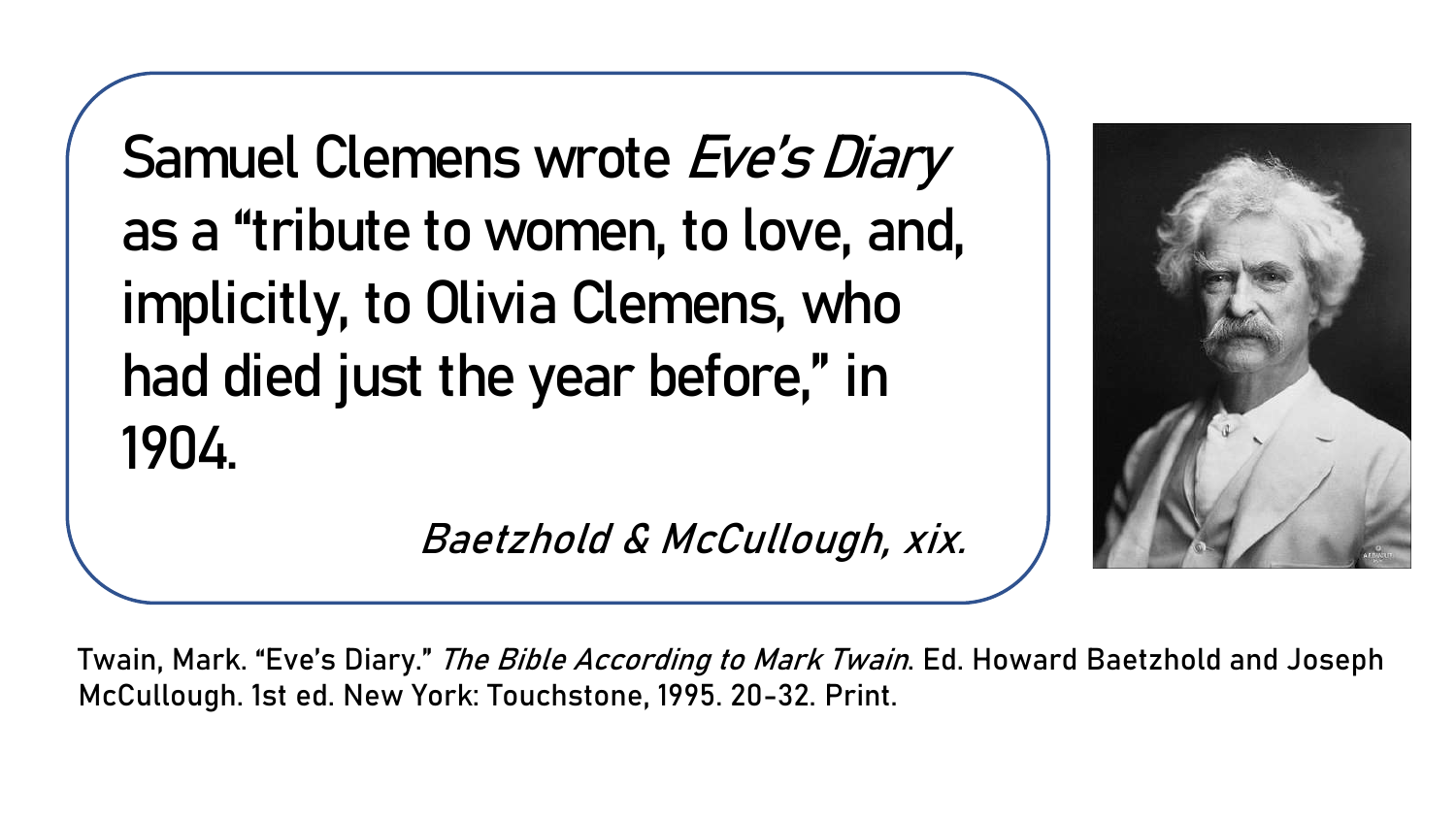"Masculine and feminine roles are not biologically fixed but socially constructed."



Judith Butler, 1997

Butler, Judith. "Performative Acts and Gender Constitution: An Essay in Phenomenology and Feminist Theory." Writing on the Body: Female Embodiment and Feminist Theory. Ed. Katie Conboy, Nadia Medina, and Sarah Stanbury. New York: Columbia UP, 1997. 401-17. Print.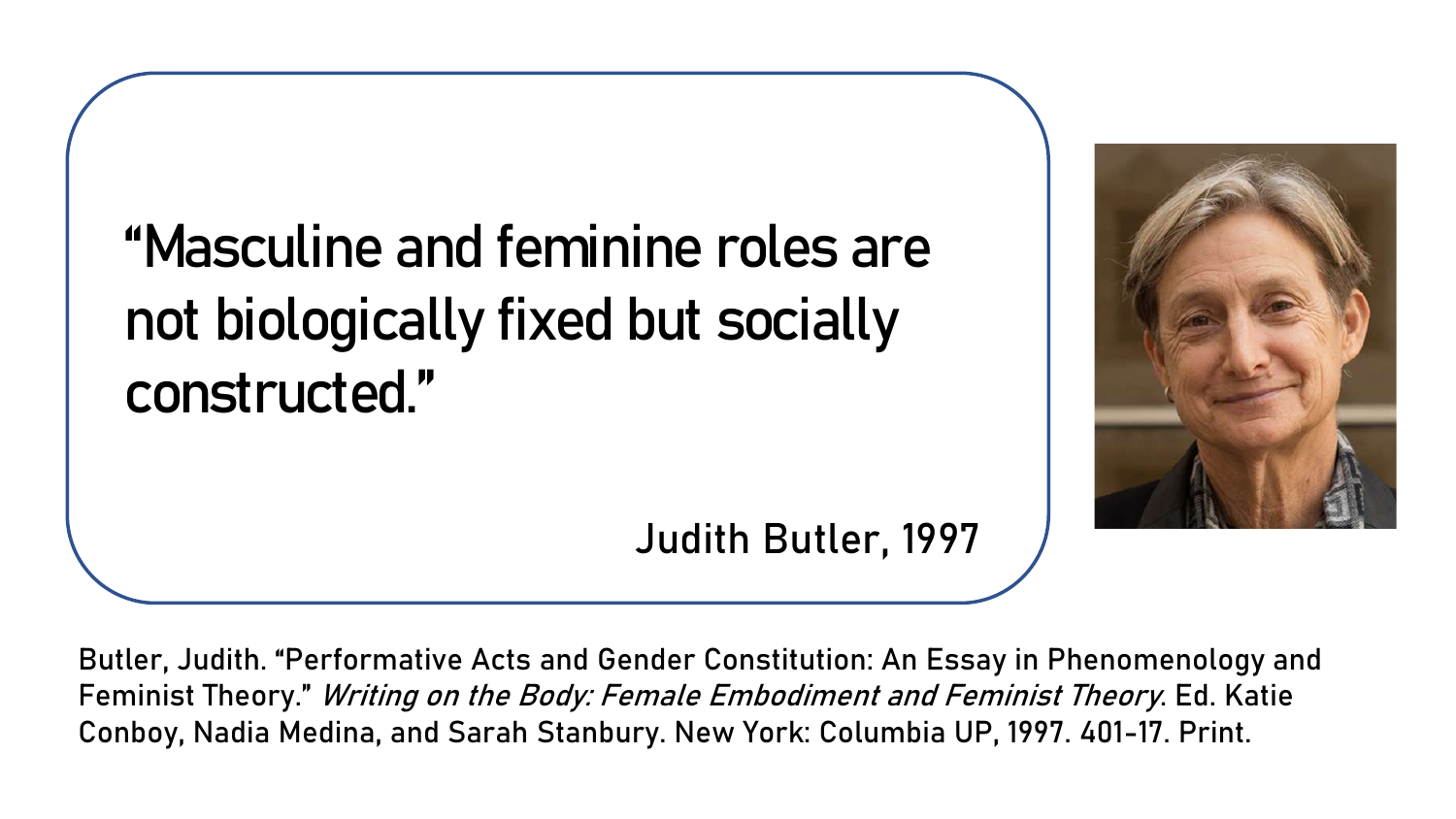"Men and women are enemies, with the enmity of the exploited for the parasite, the parasite for the exploited—at present they are at the mercy of the advantage that each can take of the others sexual dependence"

Mina Loy, 1934



Loy, Mina. "Feminist Manifesto." The Norton Anthology of Literature by Women: The Traditions in English. 3rd ed. Vol. 2. Comp. Sandra M. Gilbert and Susan Gubar. New York: Norton, 2007. 250-57. Print.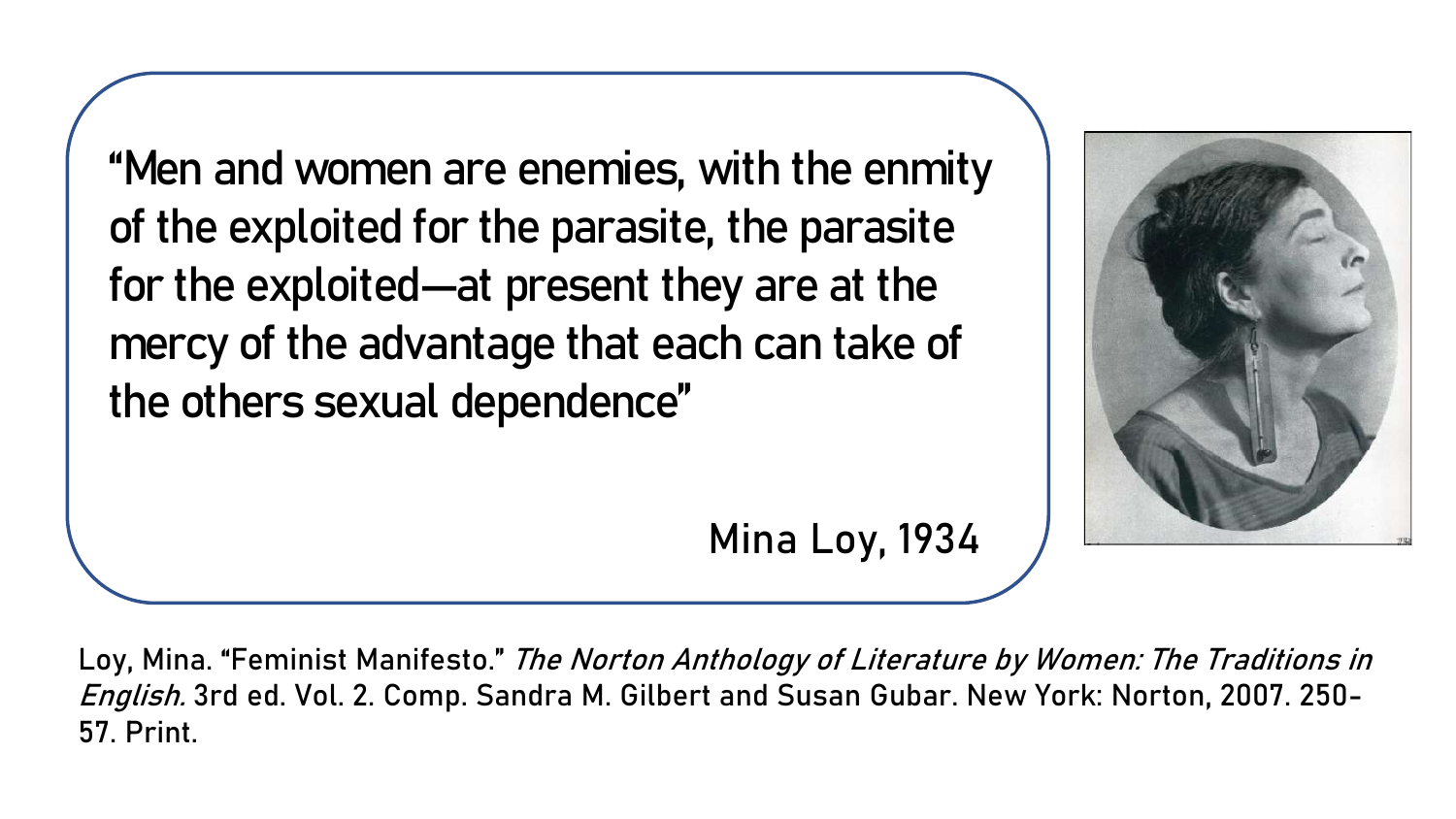```
"It's exhilarating to be alive in a time of 
awakening consciousness; it can also be 
confusing, disorienting and painful" 
                        Adrienne Rich, 1971
```


Rich, Adrienne. "When We Dead Awaken: Writing as Re-Vision (1971)." *The Norton Anthology of* Literature by Women: The Traditions in English. 3rd ed. Vol. 2. Comp. Sandra M. Gilbert and Susan Gubar. New York: Norton, 2007. 982-994. Print.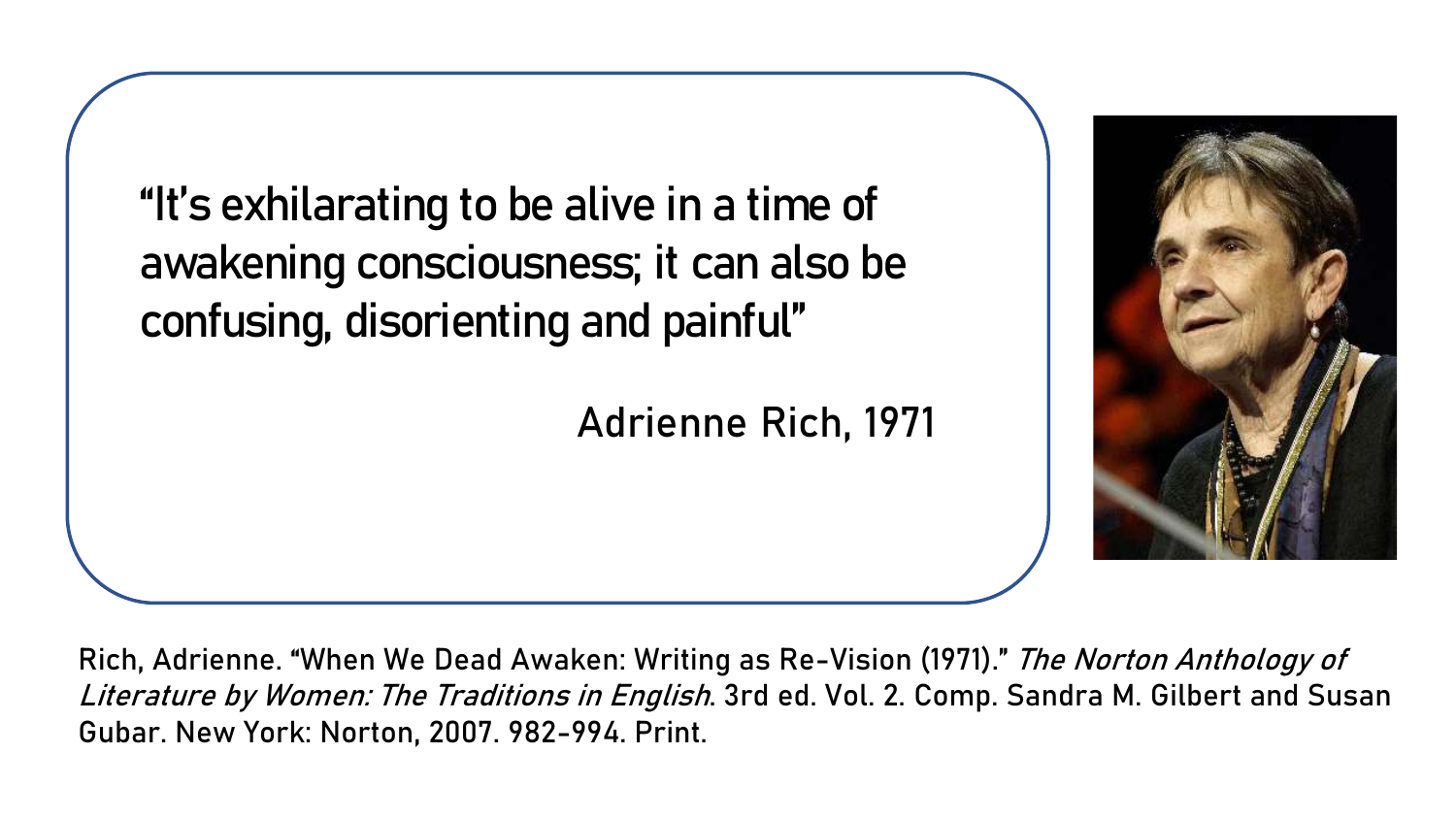". . . if you do nothing and know nothing . . . you may easily forget about yourself, and die"

> Eve's Side of It Laura Riding, 1935



Riding, Laura. "Eve's Side of It." The Norton Anthology of Literature by Women: The Traditions in English. 3rd ed. Vol. 2. Comp. Sandra M. Gilbert and Susan Gubar. New York: Norton, 2007. 544-551. Print.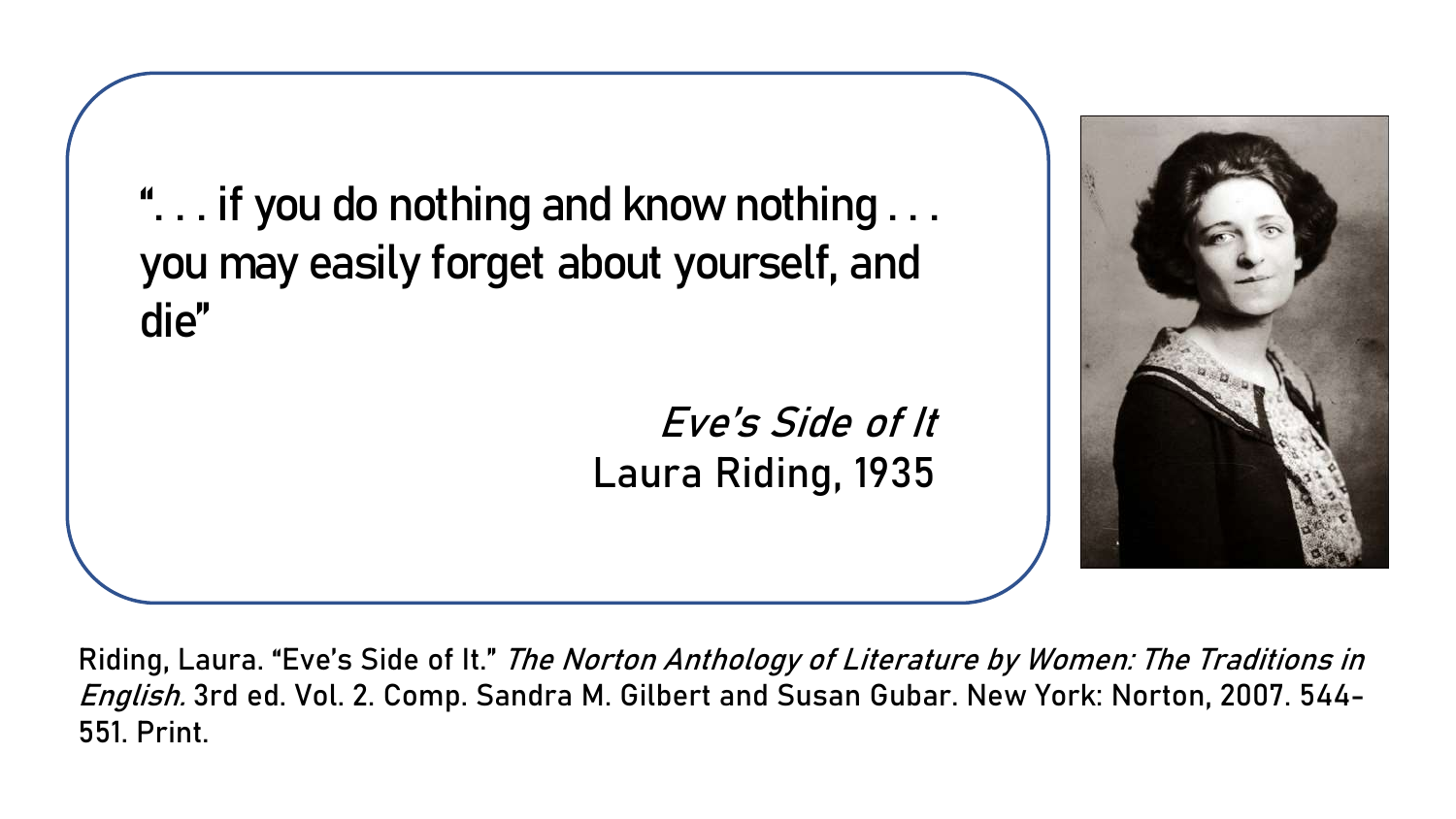"Ah been married to you fur fifteen years, and Ah been takin' in washin' fur fifteen years, Sweat, sweat, sweat! Work and sweat, cry and sweat, pray and sweat!"

Zora Neale Hurston, 1926

Hurston, Zora Neale. "Sweat." The Norton Anthology of Literature by Women: The Traditions in English. 3rd ed. Vol. 2. Comp. Sandra M. Gilbert and Susan Gubar. New York: Norton, 2007. 349-357. Print.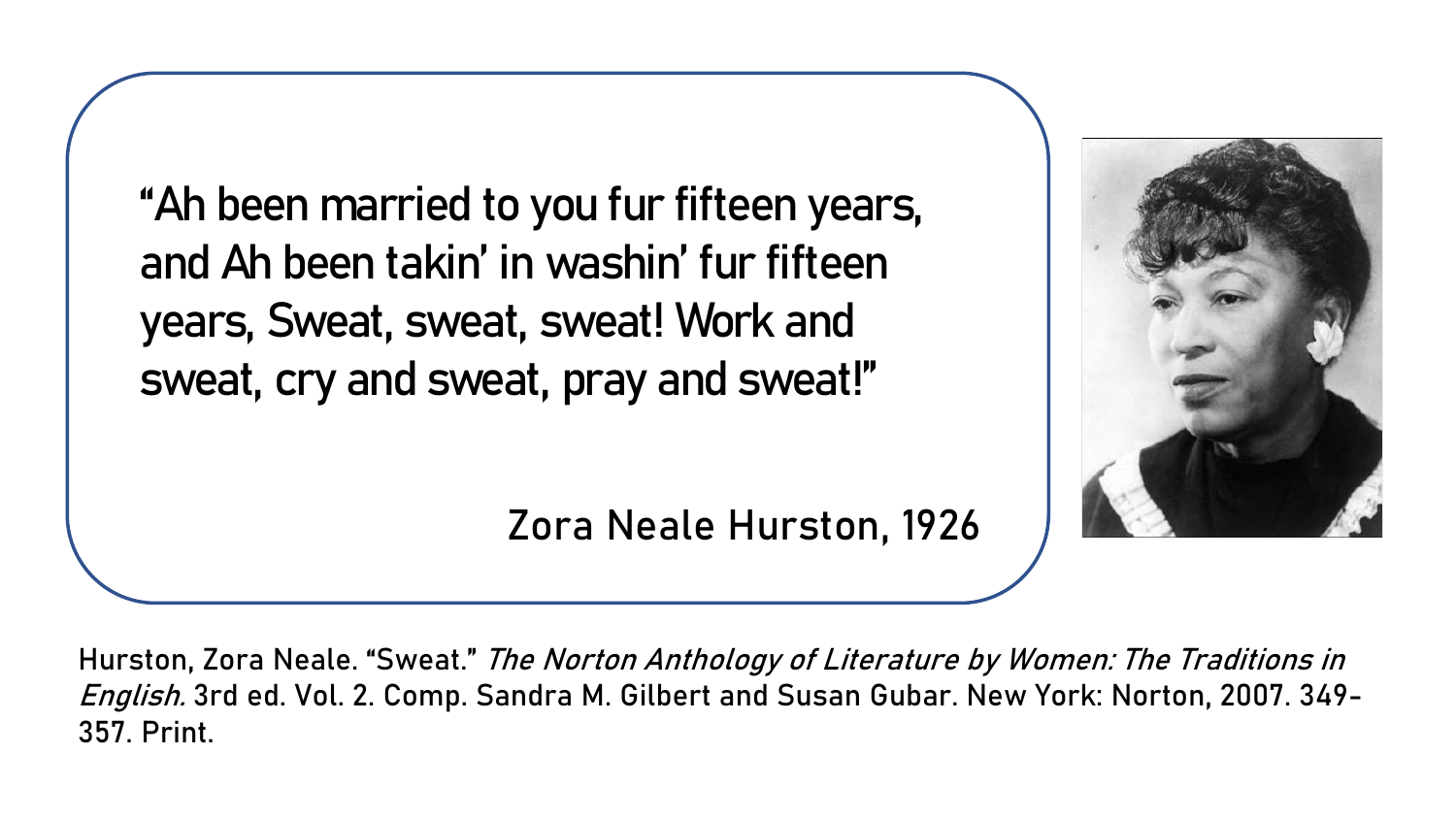"Things had to begin somewhere to be somewhat as they were going to be."… "I, for one, never had any illusions. I do not see how anyone can be either blamed or pitied who has never had any illusions."

Eve's Side of It



Riding, Laura. "Eve's Side of It." The Norton Anthology of Literature by Women: The Traditions in English. 3rd ed. Vol. 2. Comp. Sandra M. Gilbert and Susan Gubar. New York: Norton, 2007. 544-551. Print.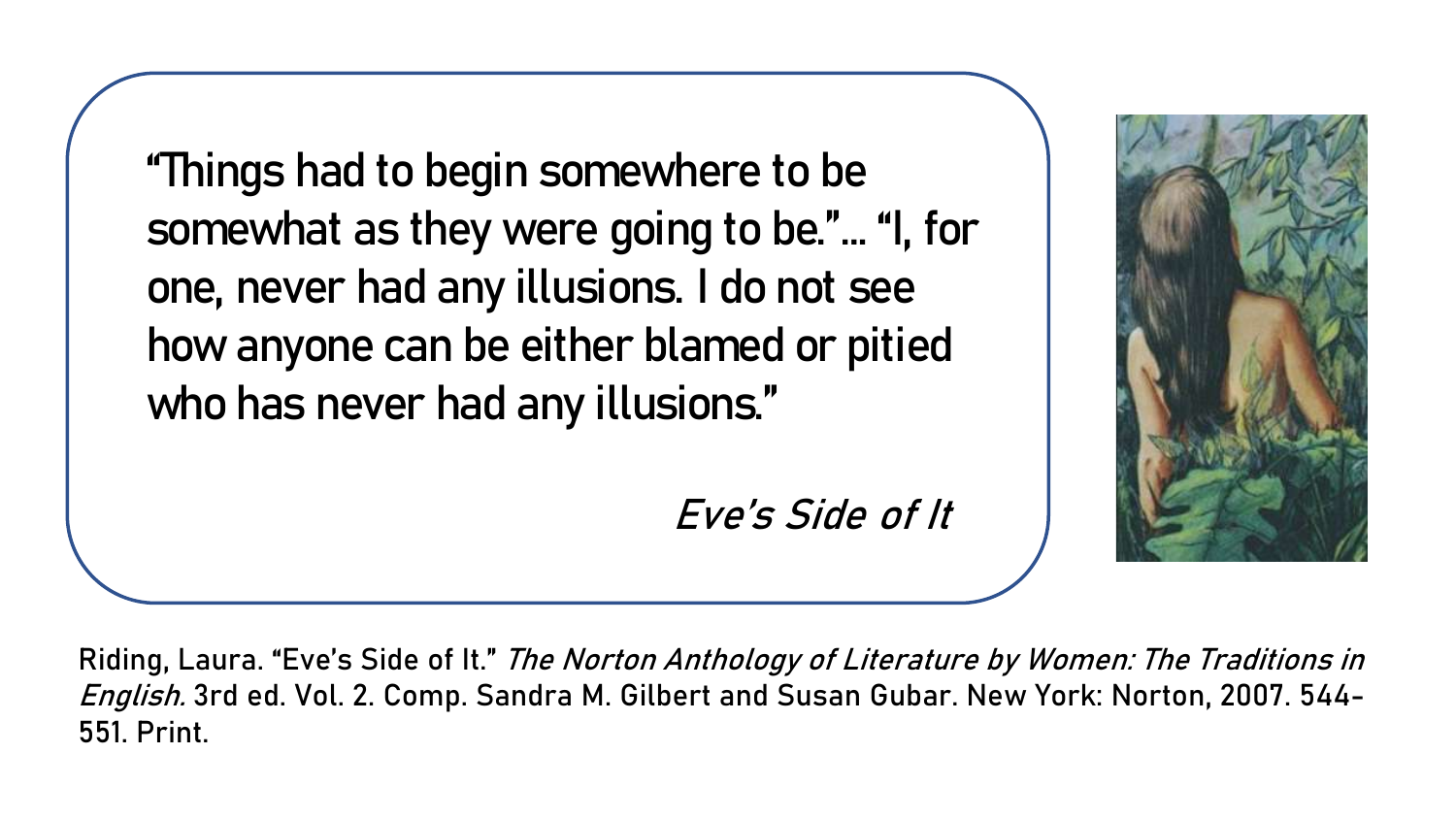"…we appropriate meaning from a text according to what we need (or desire), or in other words, according to the critical assumptions or predispositions (conscious or not) that we bring to it"

Annete Kolodny, 1980



Kolodny, Annette. "Dancing Through the Minefield: Some Observations on the Theory, Practice, and Politics of a Feminist Literary Criticism." Falling into Theory: Conflicting Views of Reading Literature. Ed. David Richter. 2nd ed. Boston: Bedford, 2000. 302-09. Print.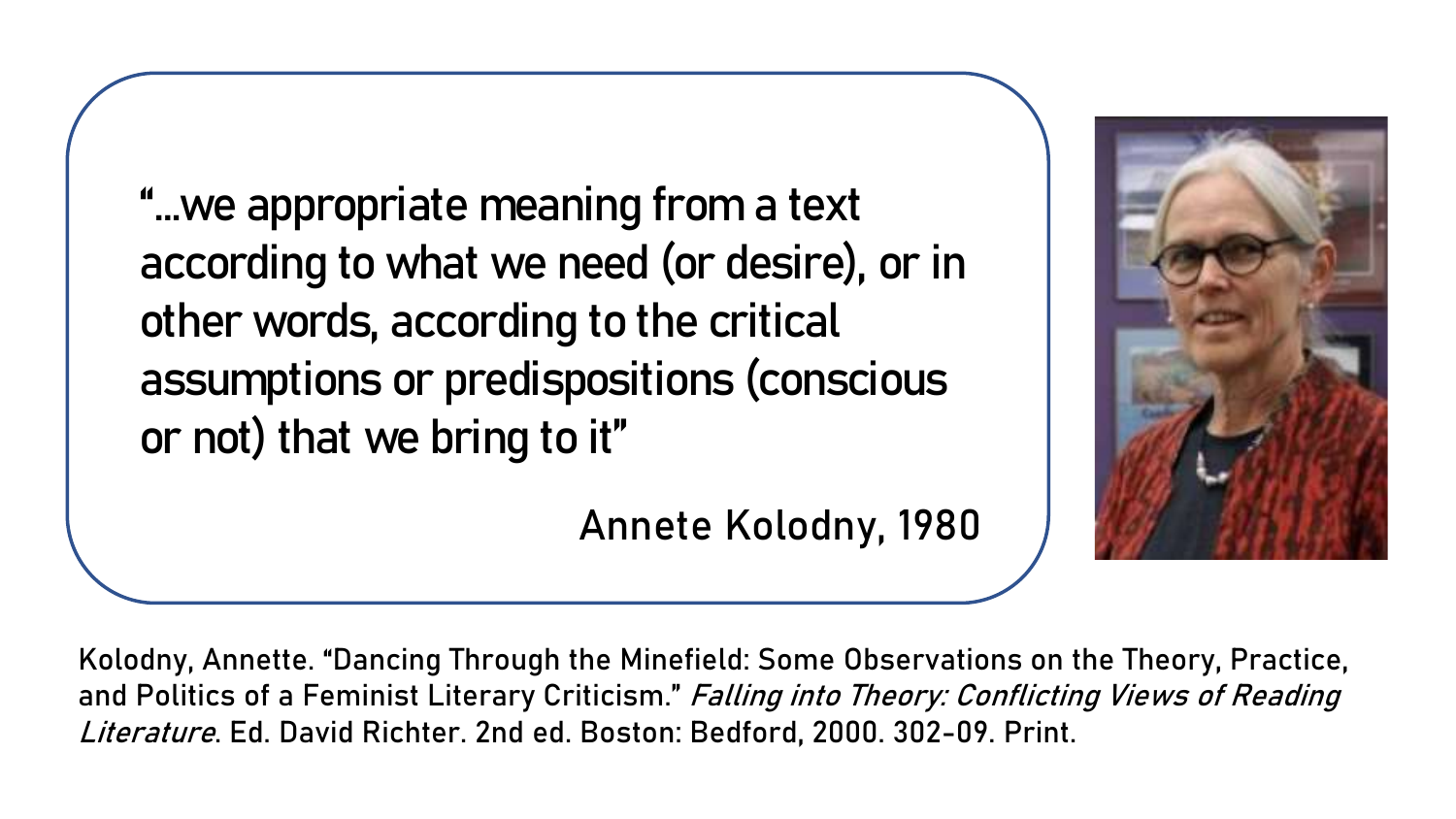Volume  $\sim$ Third Edition





Most works cited are from the 2001 Norton Anthology compiled and edited by

 $\mathcal{X}$ 



Sandra **Gilbert** 



Susan Gubar